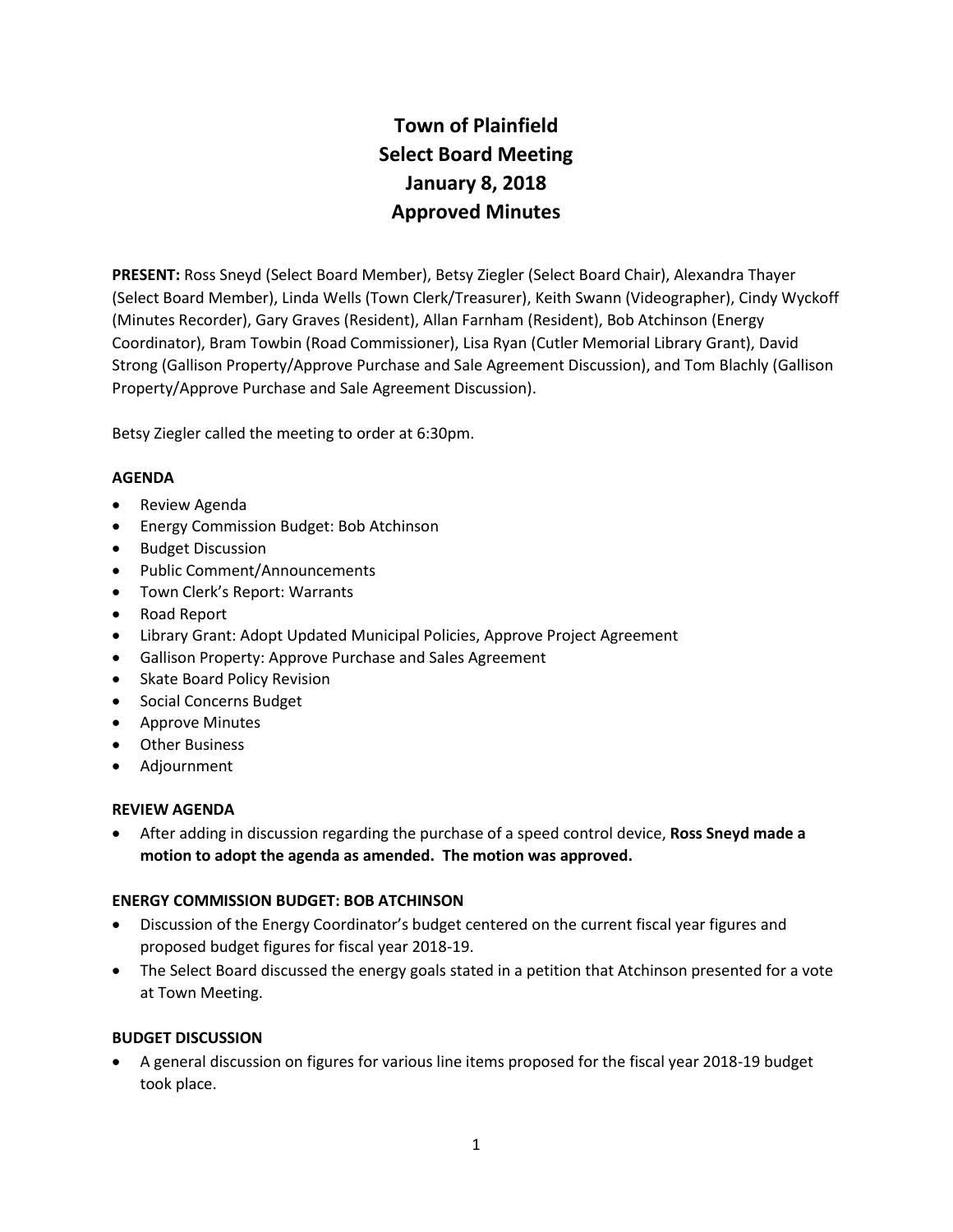## **PUBLIC COMMENT/ANNOUNCEMENTS**

- Residents Gary Graves and Allan Farnham were present to state their views on the fact that some Town committees are asking for additional funds to cover such expenses as travel and meals. Discussion followed that included the rise in the number of unfunded mandates coming down from the State, the burden placed on taxpayers through budget increases rather than raising money through fundraising activities, and additional preparedness requirements for town's to procure reimbursement for expenditures resulting from disaster situations.
- Farnham inquired as to how it came about that the old plow truck was sold, stating that it was a serious mistake to take it out of commission and purchase a new one.

## **TOWN CLERK'S REPORT: WARRANTS**

- Town Clerk/Treasurer Linda Wells inquired about the administrator position associated with the grant that was awarded to the Cutler Memorial Library through the Town, which Sneyd noted needed to be clarified by the Library. Alexandra Thayer stated that the Library should also formally adopt the Municipal Policies and Codes that the Town has been asked to adopt as a condition of receiving the grant funding.
- With regard to the Bean Road Culvert project, Wells stated that there was a separate grant for the engineering portion of the project and requested approval for the reimbursement request from the Town to VTRANS. **Sneyd made a motion to approve the reimbursement request to VTRANS for \$8,527.50 for the Bean Road Culvert project. The motion was approved.**
- **Sneyd made a motion to approve warrants for 12/15/17, 12/15/17, 12/15/17, 12/20/17, 12/22/17, 12/29/17, 12/29/17, 1/4/18, 1/5/18, and 1/5/18. The motion was approved.**
- A special Select Board meeting was scheduled for 1/16/18 at 3:30pm to finish up budget discussions.

#### **ROAD REPORT**

- Road Commissioner Bram Towbin commended the Road Crew for its excellent job dealing with the roads, especially on Christmas day.
- Towbin noted that there was an unforeseen problem with one of the trucks. It took longer than usual to remedy the situation because the replacement part needed to be shipped from Pennsylvania, which had recently received over five feet of snow.
- Towbin stated his aversion to towing cars during snowstorms, but will resort to that measure if needed due to the number of cars that were left in the Village and outer roads during the recent snowstorm. The situation greatly hindered the snow-clearing work of the Road Crew. Towbin stated that he would like to post signs about when and where cars can park during snowstorms. Former Road Commissioner Allan Farnham stated that in his experience, towing cars in these instances results in a considerable reduction of parking violations during snowstorms.
- Sneyd presented a price quote for the purchase of a solar-powered traffic/speed monitoring device. The device/equipment will cost \$4,700; three sets of mounting brackets, to allow for the device to be moved easily among different locations, will cost \$125 for each set of brackets; and the cost for shipping is currently not known. **Sneyd made a motion to spend up to \$5,500 to cover the purchase of a speed monitoring device/equipment, three sets of mounting brackets, and shipping costs. The motion was approved.** A brief discussion followed regarding the impact of posting speed limit signs, the findings of a recent speed study in various areas around Plainfield, and other measures considered to address speeding problems.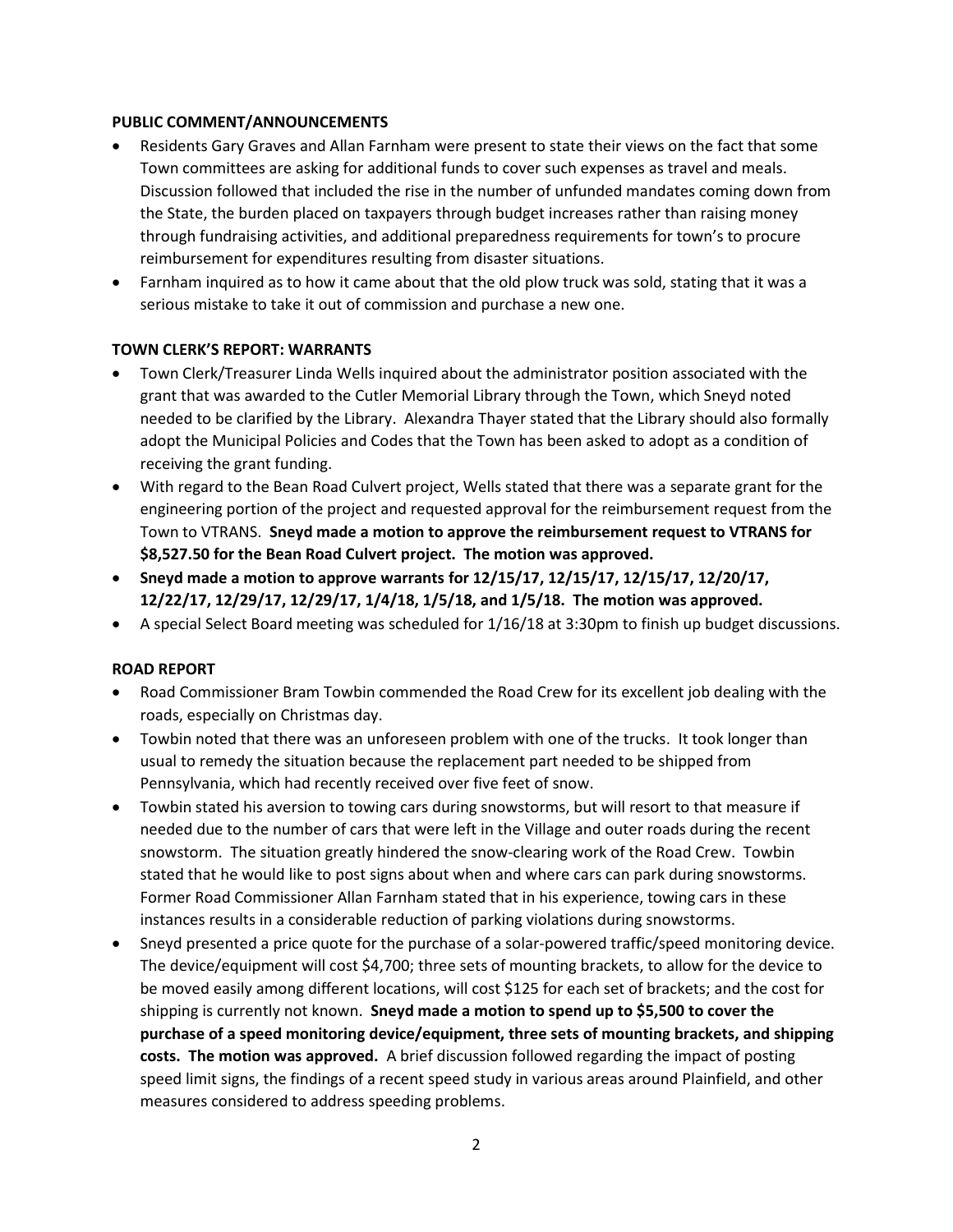### **LIBRARY GRANT: ADOPT UPDATED MUNICIPAL POLICIES, APPROVE PROJECT AGREEMENT**

- Lisa Ryan, consultant for the Cutler Memorial Library in the application for a grant through the Town, was present on behalf of the Library. Thayer asked Ryan if the Library had put in place a process for approving the Municipal Policies and Codes that the Town is required to adopt. Ryan will relay the need for the Library to approve the document. **Sneyd made a motion to approve the adoption of the Municipal Policies and Codes with the understanding that the Library will also formally approve the document. The motion was approved.**
- With regard to approving the Grant Agreement Resolution, Sneyd inquired as to who the grant administrator for the project will be. Ryan explained that someone from the Town will need to officially submit information via the online grant system, and the Library will be hiring a grant administrator to prepare and provide the information to be submitted. Ryan also noted that as part of the process, Town Attorney James Jamele with be providing a letter verifying that the both the grant and subgrant agreements have been reviewed by him and are in order. Jamele has offered to provide this service pro bono, valued at approximately \$250, which will go towards the Town's inkind contribution. **Sneyd made a motion to approve the Grant Agreement Resolution for the Cutler Library. The motion was approved.** Ryan noted that this information is part of the process of being offered the grant funding. Once all the current information is uploaded to the online grant system, if the State is satisfied with it, an official grant agreement will offered to the Town. At that point, one last set of Select Board signatures will be needed, and that grant agreement will become the legal document.

### **GALLISON PROPERTY: APPROVE PURCHASE AND SALES AGREEMENT**

 Friends of the Plainfield Town Hall Opera House members David Strong and Tom Blachly presented the Purchase and Sale Agreement for the Gallison property for Select Board approval. Strong explained that the closing date needed to be changed from 4/1/18 to 7/15/18 due to the funding of the purchase needing to occur in the 2018-19 fiscal year. Blachly explained the need for additional parking for events at the Town Hall Opera House. Strong presented maps showing where the current parking spaces are and where the additional spaces would be located. Thayer noted the high cost to the Town for adding 11 parking spaces. Discussion followed regarding possible uses for or demolition of the house itself and the need for voter approval to establish a reserve fund for monies earmarked toward creating additional parking spaces. **Sneyd made a motion to approve the Purchase and Sale Agreement and putting it before voters at Town Meeting. The motion was approved with two yea votes and one nay.** 

#### **SKATE BOARD POLICY REVISION**

 Ziegler reviewed the current language of the policy, explaining the changes she had made to the previous draft. Discussion followed regarding the need for a formal policy in light of negative responses from the community. Sneyd noted that it was a balance between the vibrancy of the Village and the need to foster safety. It was decided that no action will take place regarding the policy at this time.

#### **APPROVE MINUTES**

 **Sneyd made a motion to approve the minutes from the 12/11/17 regular Select Board meeting as written. The motion was approved.**